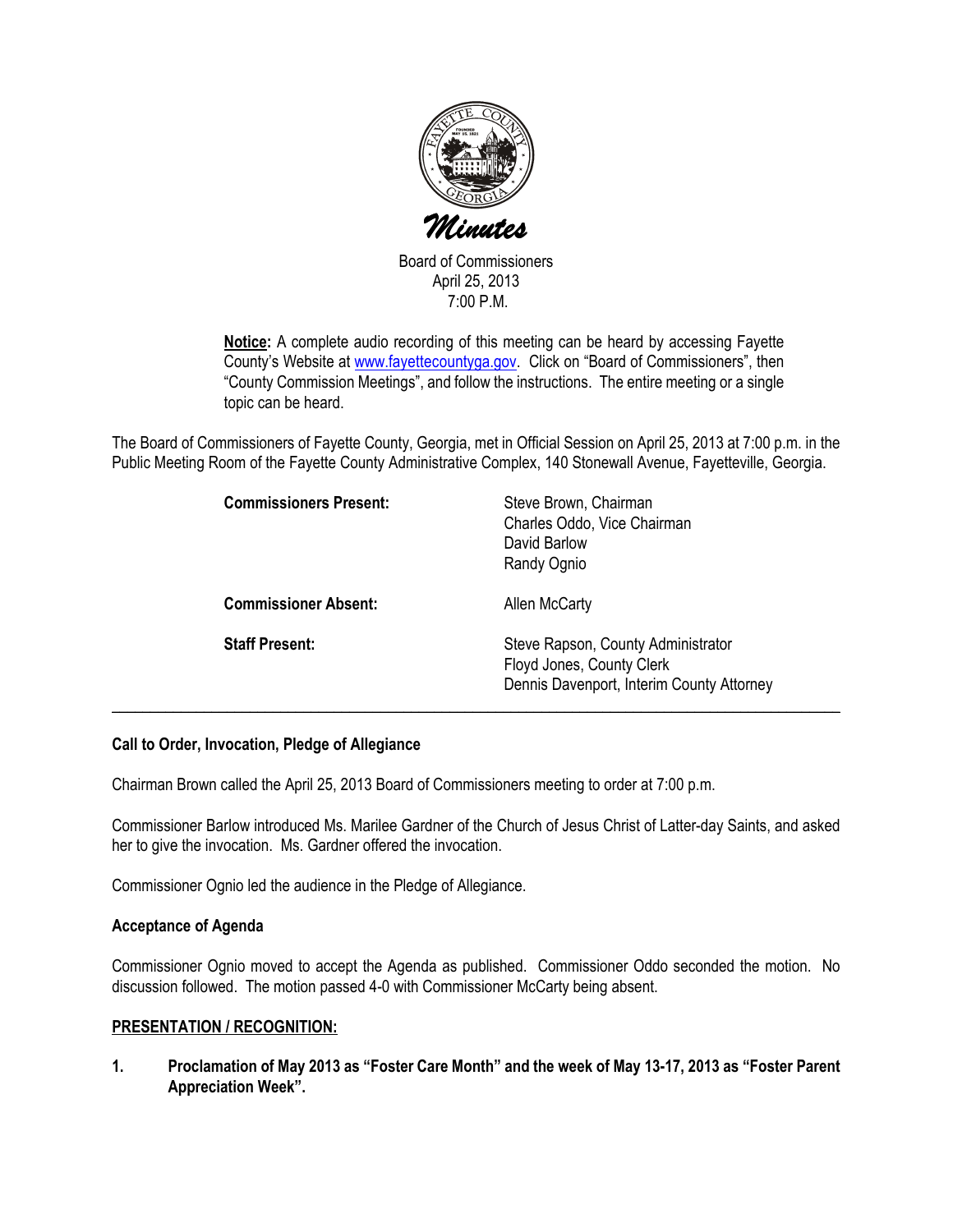Commissioner Barlow read the proclamation declaring May 2013 as "Foster Care Month" and the week of May 13-17, 2013 as "Foster Parent Appreciation Week". Ms. Angela Hinton-Fonda, representing the Fayette County Family and Children Services Board, commented on the needs in Fayette County and the limited foster care resources available. She called on Fayette County citizens to consider becoming foster parents. A copy of the request, identified as "Attachment 1", follows these minutes and is made an official part hereof.

# 2. Proclamation of May 4, 2013 as "Pet Appreciation Day".

Chairman Steve Brown read the proclamation establishing May 4, 2013 as "Pet Appreciation Day." Dr. Vince Obsitnik of The Animal Medical Clinic commented that Pet Appreciation Day would have events for kids, animal demonstrations, and other activities bringing awareness for pet appreciation. A copy of the request, identified as "Attachment 2", follows these minutes and is made an official part hereof.

# PUBLIC HEARING:

Zoning Administrator Dennis Dutton read the Board of Commissioners Public Hearing Procedures into the record and introduced the first item for consideration under Public Hearing. A copy of the procedures, identified as "Attachment 3", follows these minutes and is made an official part hereof.

# 3. Consideration of staff's recommendation to adopt Resolution 2013-11, deleting, in its entirety, the section entitled Illegal Nonconforming Lots under the Land Use Element, Future Land Use Map, and Narrative of the Fayette County Comprehensive Plan.

Zoning Administrator Dennis Dutton gave a brief overview of staff's recommendation to adopt Resolution 2013- 11.

No one spoke in favor of or in opposition to this request.

Commissioner Oddo moved to adopt Resolution 2013-1, deleting, in its entirety, the section entitled Illegal Nonconforming Lots under the Land Use Element, Future Land Use Map, and Narrative of the Fayette County Comprehensive Plan. Commissioner Barlow seconded the motion. Discussion followed. The motion passed 4-0 with Commissioner McCarty being absent. A copy of the request and Resolution 2013-11, identified as "Attachment 4", follow these minutes and are made an official part hereof.

4. Consideration of staff's recommendation to adopt Ordinance 2013-02 amending the Fayette County Code of Ordinances, Chapter 20. Zoning Ordinance, regarding Article III., Article IV., Article V., and Article VII. concerning the deletion of all sections of the zoning ordinance related to the Legal Nonconforming Status (LNS) rezoning procedure.

Zoning Administrator Dennis Dutton gave a brief overview of staff's recommendation to adopt Ordinance 2013- 02.

No one spoke in favor of or in opposition to this request.

Commissioner Oddo moved to accept staff's recommendation to adopt Ordinance 2013-02 amending the Fayette County Code of Ordinances, Chapter 20. Zoning Ordinance, regarding Article III., Article IV., Article V., and Article VII. concerning the deletion of all sections of the zoning ordinance related to the Legal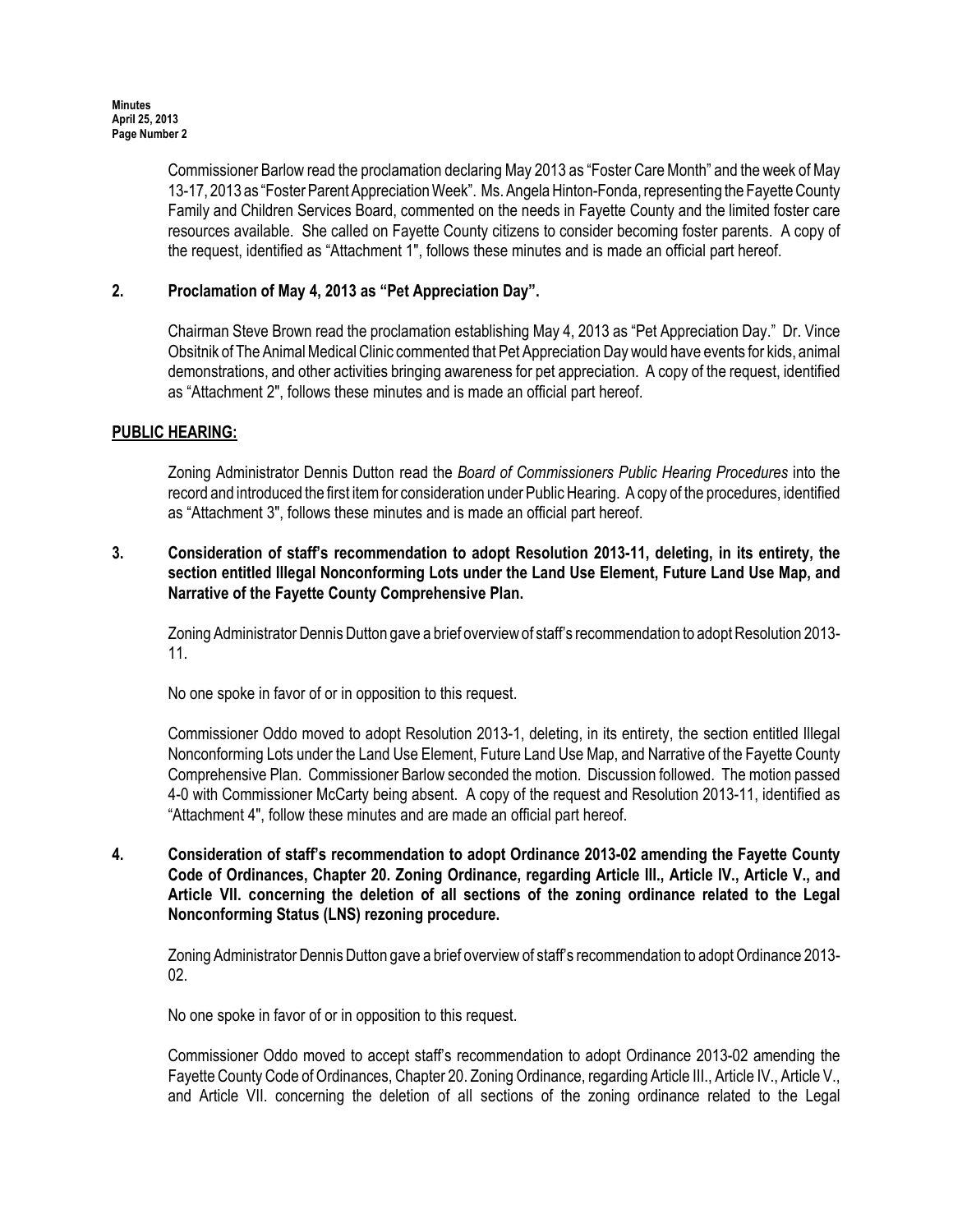Nonconforming Status (LNS) rezoning procedure. Commissioners Ognio and Barlow seconded the motion. No discussion followed. The motion passed 4-0 with Commissioner McCarty being absent. A copy of the request and Ordinance 2013-02, identified as "Attachment 5", follow these minutes and are made an official part hereof.

# PUBLIC COMMENT:

Henry Dickerson: Mr. Dickerson submitted a written petition against the Stormwater fees to the Board, which was signed by many of the residents living near Lake Horton. He questioned the need for residents to pay Stormwater fees when their water runs into Lake Horton, questioned how the collected funds were being spent, and suggested that the Board would not be reelected since nobody in Fayette County was happy about receiving a Stormwater bill. A copy of the written petition, identified as "Attachment 6", follows these minutes and is made an official part hereof.

Lee Hearn: Mr. Hearn questioned the Board's transparency in the following areas: 1) LOST renegotiations and agreements, 2) Approval of Cigna as the employees' new health insurance provider, 3) the Board "sticking it to the employees" by taking away health insurance benefits; 4) removing public safety personnel from the Pension Board, 5) not informing the citizens about how they want to address roads for Fayette County's future and potentially exposing Fayette County due to decisions made about the intersection of West Fayetteville Bypass and State Route 92, and 6) not maintaining the rural character of Fayette County by rezoning land for Pinewood Studios. Mr. Hearn closed saying his family has paid taxes into Fayette County for over 100 years, that he has a deep love for Fayette County, and that was why he would continue coming to the meetings.

Wayne Kendall: Mr. Kendall said he wanted to talk about Commissioner Ognio's item at the April 11, 2013 meeting concerning referring former County Attorney Scott Bennett to the State Court Solicitor Jamie Inagawa. He pointed out that Mr. Inagawa had previously sued Fayette County, and in doing so he had hired Mr. Richard P. Lindsey as his attorney. He said that Mr. Lindsey was the same attorney Mr. Bennett allegedly hired to sue Fayette County, so there could be a conflict of interest. Mr. Kendall suggested that the Board of Commissioners could call for a civil investigative grand jury to investigate several issues that he contended were still lingering. Mr. Kendall then enumerated those outstanding issues that he thought should be investigated. He then repeated that the Board could call for a civil investigative grand jury, and he explained how the process could work.

Frank Gardner: Mr. Gardner said at the last meeting he said something about the parking at Lake Horton. He publically thanked Water System Director Tony Parrott for calling him and explaining the situation to him. He said he had to admit that if he was sitting in Mr. Parrott's seat, he would likely make the same decision. He thought coming to the Board meeting and expressing his opinion and getting feedback was good, and he thanked the Board for that.

# CONSENT AGENDA:

Commissioner Barlow moved to accept the Consent Agenda. Commissioner Ognio seconded the motion.

Captain Doug Morris, who has served as a Fayette County firefighter for 27 years, spoke in opposition to Consent Agenda Item 7. He specifically commented on the portion of the Consent Agenda pertaining to the loss of retirement benefits. His three main points were: 1) the benefit retirement was in existence before the Defined Benefit Plan was put into place, and it was part of the decision people used to switch to a Defined Benefit Plan, 2) removing the retirement benefit would specifically target long-term, loyal employees, and 3) this action would compel public safety workers to remain on the job until they were 65 years old, and that there were problems with having active police officers and firefighters who are that old. He implored the Board not to remove the retirement benefits.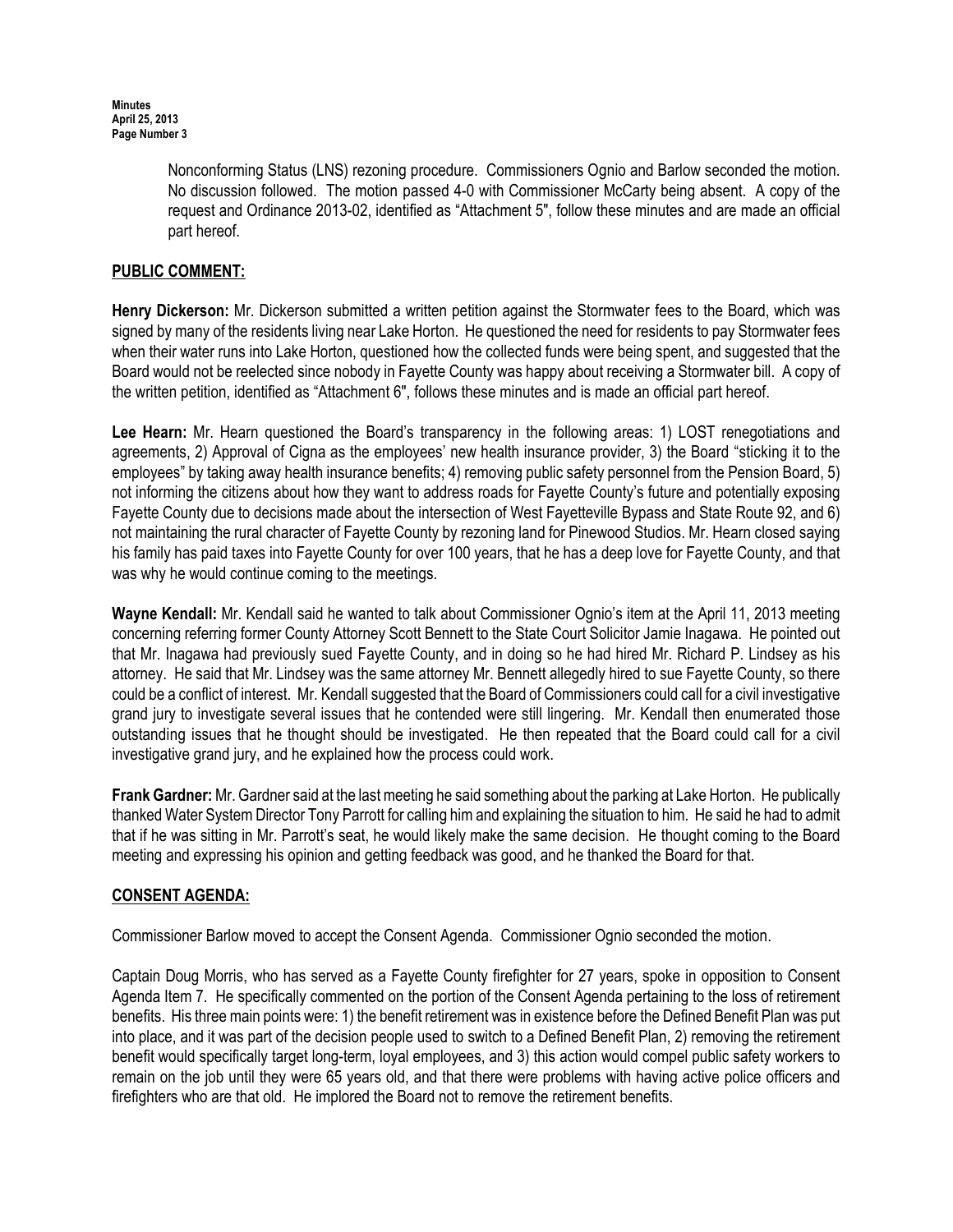County Administrator Steve Rapson largely agreed with Mr. Morris, but added that keeping the benefit in place created a large fiscal impact, and he explained the nature of fiscal impact.

Commissioner Oddo said he appreciated Mr. Morris' concerns, but that there were many things he wanted to have but could not afford to have. He said he wanted to do many things but did not have the funding to do so. He added that the Board has responsibility to the taxpayers and to the staff, but it also has a fiduciary responsibility that cannot be ignored.

Mr. Rapson spoke about two benefits the County has enacted to replace the outgoing benefit; namely, the ability for County employees to purchase family health insurance at the County's rates and to participate in a Health Savings Account (HSA).

Chairman Brown said there were no easy decisions, but that the County was in a real bind. He said the Board did not take pride in taking anything away from anybody. He said the County is in a really bad situation, and that the Board had opportunities to do things years ago when both he and Commissioner McCarty were on the Board, and those requests were voted down each time. He said the County is where it is, that the Board promised its constituents that it would provide a balanced budget, and that the County would do whatever it takes to get to the balanced budget. He said this action had nothing to do against anybody who is employed with the County but that the constituents are the number one responsibility.

The motion to approve the Consent Agenda passed 4-0 with Commissioner McCarty being absent.

- 5. Approval of Finance policy and procedure amendments as outlined during the April 5, 2013 Retreat. A copy of the request, identified as "Attachment 7", follows these minutes and is made an official part hereof.
- 6. Approval of Human Resource policy and procedure amendments as outlined during the April 5, 2013 Retreat. A copy of the request, identified as "Attachment 8", follows these minutes and is made an official part hereof.
- 7. Approval of staff's request to delegate the authority to amend Human Resources policies and procedures to the County Administrator and the Human Resources Director, and to delegate the authority to amend Finance policies and procedures to the County Administrator and the Chief Financial Officer. A copy of the request, identified as "Attachment 9", follows these minutes and is made an official part hereof.
- 8. Approval of staff's recommendation to award Bid #873- Grass Mowing Services to Star Valley Landscapes Solutions, BeautyScapes Management, Inc., and TrueGreen Landcare, LLC., at an aggregate amount of \$83,390.80, and authorization for the Chairman to sign related contracts. A copy of the request, identified as "Attachment 10", follows these minutes and is made an official part hereof.
- 9. Approval of the April 5, 2013 Board of Commissioners Retreat Minutes and the April 11, 2013 Board of Commissioners Minutes.

### OLD BUSINESS:

### NEW BUSINESS: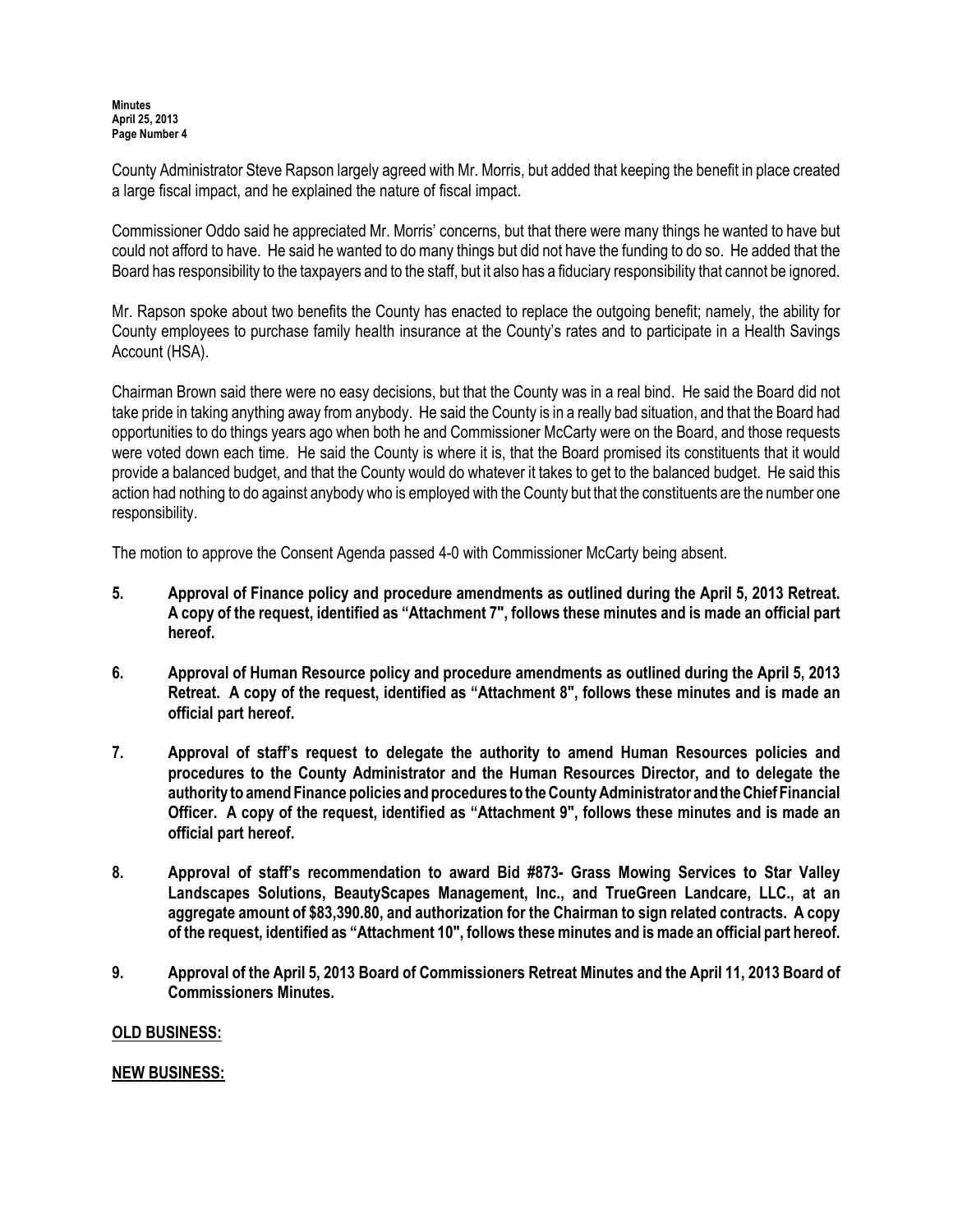### 10. Consideration of Commissioner Barlow's request that the Board of Commissioners endorse Fayette's Biggest Food Drive.

Commissioner Barlow introduced Ms. Arwen Mullikin and Ms. Marilee Gardner to the Board, and he asked Ms. Mullikin to make a few comments on the request. Ms. Mullikin stated that the County has the opportunity to fill a 53-foot trailer full of food during the fall, and that the food would go to the most vulnerable people in Fayette County. She said the people's hearts have gone out to seniors, the low-income people, and children as economics times have tightened and things get harder for them. He said the County used to have job fairs, and this effort is in lieu of the job fairs because employers are not in a position to hire this year. She said it was felt that something needed to be done to help the citizens of Fayette County, and since Fayette County has always taken care of its own. She asked the Board and the citizens to come alongside those who are helping make this happen, and that they would give all of their efforts. She asked the Board to give its credibility and backing to the cause so that much more than a trailer could be filled in an effort to help many in the county. She hoped that the Board would make the gazebo available on September 14, and that the County would make a proclamation to give credibility to the cause.

Chairman Brown moved that the Fayette County Government official endorse Fayette's Biggest Food Drive, and to offer the County facilities for collection. Commissioner Oddo seconded the motion. No discussion followed. The motion passed 4-0 with Commissioner McCarty being absent. A copy of the request, identified as "Attachment 11", follows these minutes and is made an official part hereof.

### 11. Discussion of Fayette County's current and prior ethics ordinances.

Interim County Attorney Dennis Davenport explained that the County was in a position to revisit its Ethics Ordinance, and sought direction on how to proceed with the task.

Chairman Brown stated that the current Ethics Ordinance was substandard and needed to be changed. He explained why the previous Ethic Ordinance had been changed the current Ethics Ordinance, and he thought that the changes were done to the detriment of the citizens of Fayette County. He thought it represented a careless effort and that the County could do much better. He said he preferred to have an Ethics Ordinance that was more along the lines of the previous Ethics Ordinance, and he wanted to see a draft written that was similar to the previous Ethics Ordinance.

Commissioner Oddo said he was concerned that the current Ethics Ordinance was an example of what happens when someone tries to account for every possibility. He understood that having an Ethics Ordinance was critically important, but that it was also "a very intangible type of thing since you cannot write a rule for everything." He said he wanted to see something done to simplify what the County currently has in an effort to cover bases, and he suggested that the Board should be able to easily navigate the Ethics Ordinance without having to dig through subparagraphs.

Chairman Brown added that he wanted to see ethics training required in the new ordinance. He recalled that during his political days in Peachtree City, one of the things that was initiated and mandated was that all ethics members go through ethics training. He felt that citizens who were empaneled to sit on an Ethics Board should be trained, but if the Ethics Ordinance was going to be changed to allow only members of the judiciary to be empaneled then there would likely not be a need to have those members trained in ethics. He repeated that the members should be ethically trained and should feel comfortable on the Board.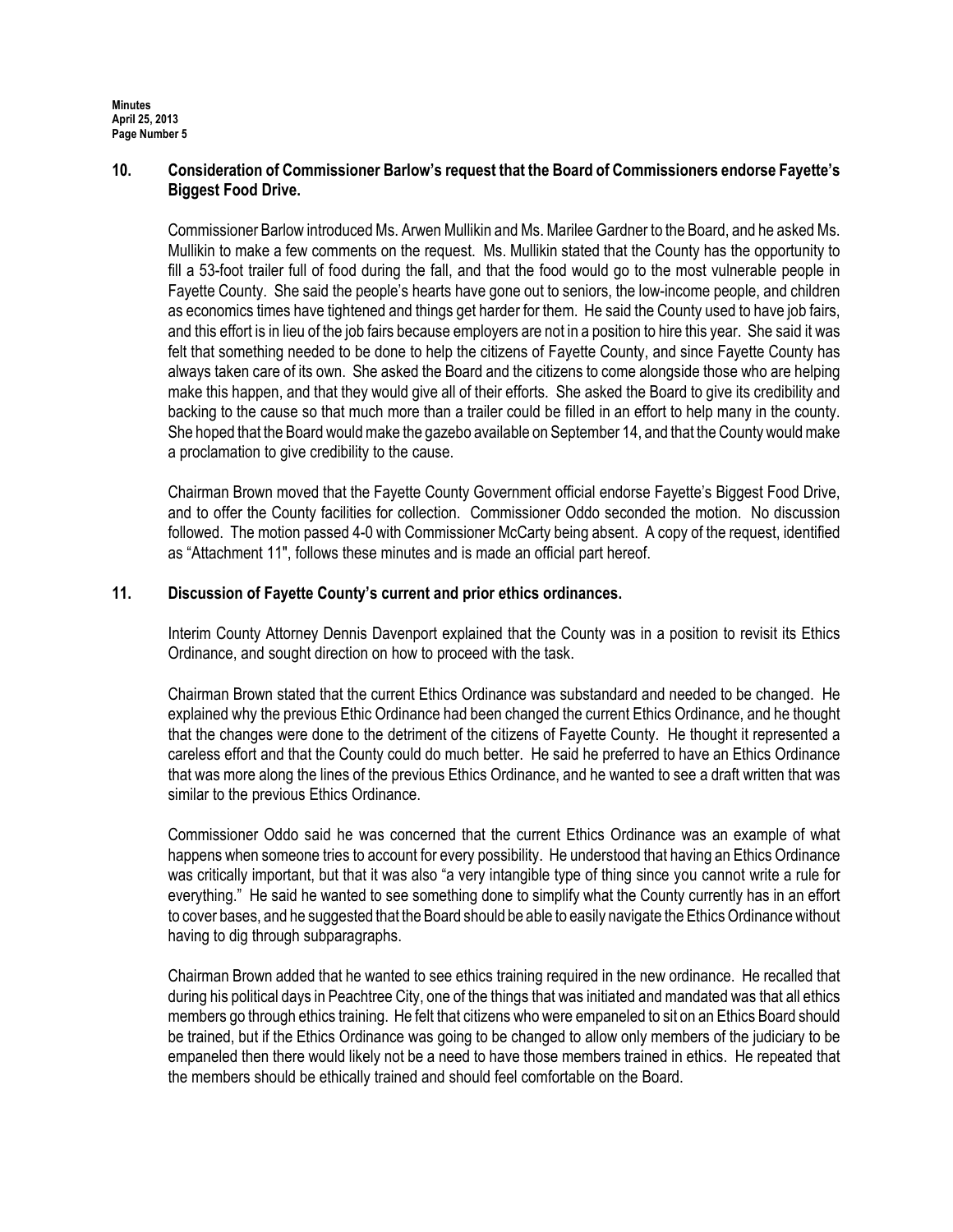Commissioner Ognio said there needed to be consideration on who was appointed to the Board. He admitted that there was a good attempt to have citizens on the Ethics Board, but he also agreed with Chairman Brown that they need to be trained. He suggested that it would be just as good to have judges or others in the legal profession empaneled so that the proceedings would be "much more professionally done." He said this arrangement has been adopted by other areas, and that Fayette County should look at the other counties to learn about how they seat their Ethics Boards. He added that the County should want to strengthen its Ethics Ordinance, and not have ethics that were so loose that there effectively was no accountability.

Mr. Davenport replied that he would produce drafts with Options A, B, and C for the Board's consideration. He pointed out that the original Ethics Ordinance was an eight-page, double-spaced ordinance with two pages of procedure and six pages of standards, and that the current Ethics Ordinance is eleven pages long of which eight pages address procedures. He said he would do a comparison of the two ordinances, and that the first draft he would produce would be a working draft. Commissioner Ognio added that this process would involve public hearings so that the citizens would be able to provide their insight.

Commissioner Barlow said he liked how the previous Ethics Ordinance allowed for the empaneling of three attorneys from Fayette County once a complaint was filed. He said that Board would come together, hear the complaint, make a ruling or recommendation, and then would be dissolved. He added that if a new ethics complaint was received that a new Ethics Board would be empaneled. He liked that the previous Ethics Board was made of people who were legal in profession and who knew how to enforce the laws, interpret them, and rule on them.

Mr. Davenport said he would prepare a draft of the Ethics Ordinance, and that it would be ready for distribution and discussion at the May 23, 2013 Board of Commissioners meeting. The Board directed Mr. Davenport to prepare a draft Ethics Ordinance for discussion. The Board did not take an official vote on this matter. A copy of the request, identified as "Attachment 12", follows these minutes and is made an official part hereof.

# 12. Consideration of Chairman Steve Brown's request to be reimbursed for legal expenses, in the amount of \$2,128.85, incurred in his defense against ethics charges filed by former County Commissioner Robert Horgan.

Chairman Brown recused himself from this discussion, turned the floor over to Vice Chairman Charles Oddo, and left the room for the entirety of this matter.

Vice Chairman Oddo and Commissioner Ognio asked the public if they had any comments on this item.

Frank Gardner: Mr. Gardner said he wanted the Board to set up some type of procedure so that any complaint that is filed against a county employee, that is not covered by insurance, that the county would pay for a lawyer to take care of it. He said the Board was in a high profile position and there is always somebody who wants to have a vendetta against somebody. He thought it was a shame that people who work for the county would have to take money out of their pockets to defend themselves. County Administrator Rapson informed Mr. Gardner that, from a county employee's perspective, employees are covered, but that this issue concerned the Chairman who is an elected person and is not a county employee.

Commissioner Barlow said he did quite a bit of research on this item and said he talked to a number of the citizens. He said he knew what he felt in his heart, but he wanted to hear from others. He explained that he had come to understand that Chairman Brown was working for the benefit of Fayette County was not pursuing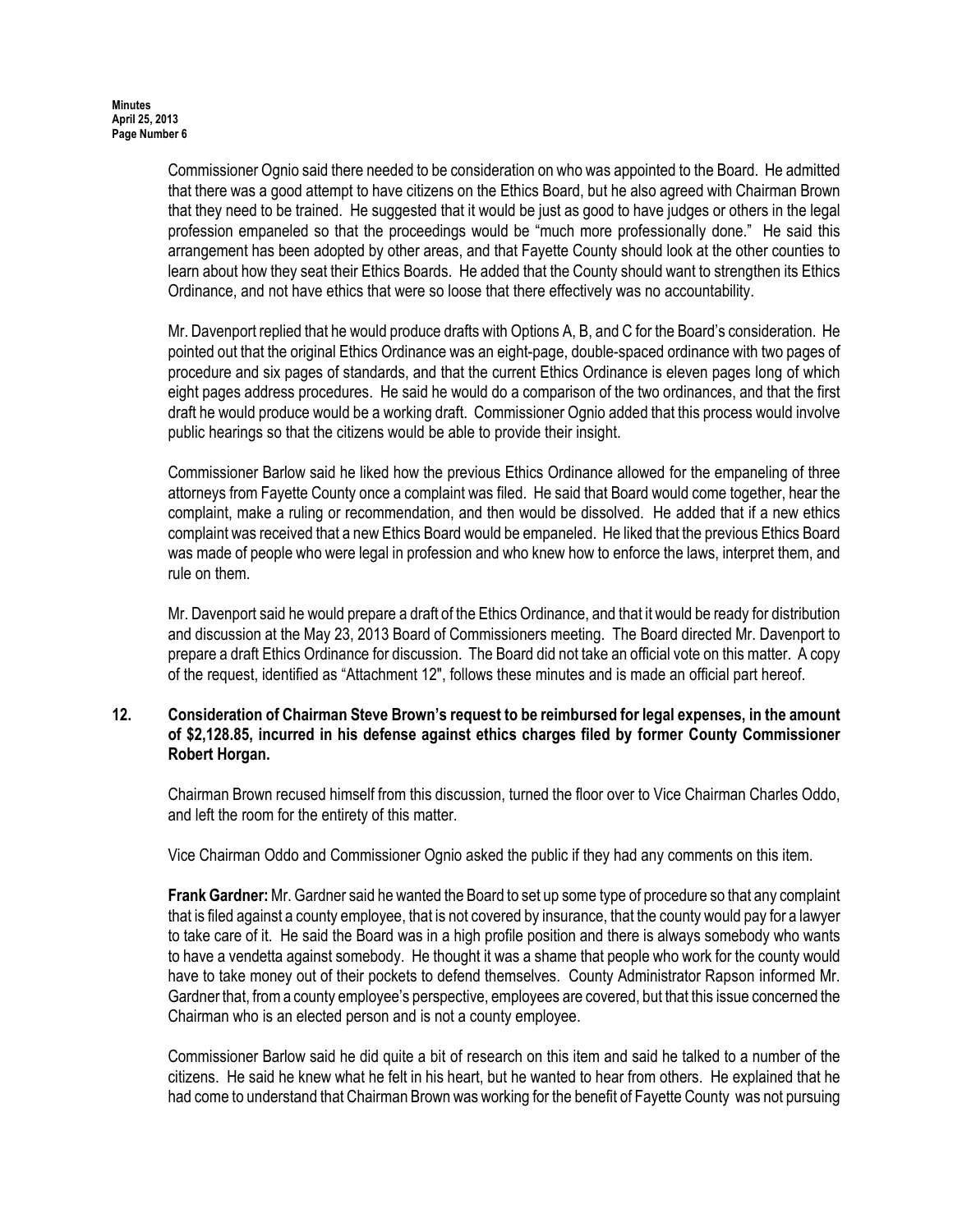something personally. He said, consequently, it made it easy for him to decide that the County should cover Chairman Brown's expenses "since he was working to do something that was going to involve the good of Fayette County".

Commissioner Ognio said Chairman Brown was "acting in official capacity with the County and that created the situation." He said, for that reason, it looked like the Chairman should be reimbursed.

Vice Chairman Oddo read a prepared statement explaining his thoughts. The following transcript has been included into the minutes at the request of Commissioner Oddo. The audio recording for the transcript begins at 8:12:43 and concludes at 8:21:43.

*I'm gonna take a liberty here again, because I was kind of thrust into the same position back in January when we had a special meeting regarding the Ethics Ordinance., and I did read some comments that I had prepared. And please forgive my voice as I've been dry. This is an important issue to, it's an important issue to the County. I've, being in the line of business I am, which is, I work with my brothers in their, in our tax, well, accounting business, but its taxes; people think the 15th is the end of tax season. It isn't, it runs all the way through April at full, break-neck speed, and so I've been involved with that with my brothers, trying to do so many things in getting ready for a trip we have to take to Savannah here for the County. And this came up, and I could not let it go without putting some thoughts down here in regards to the fact that I really didn't have time to do it. But it is very critical, and I would like to share with you folks what I was thinking.*

*When I ran for office, this is important, when I ran for office, my goal was to communicate with the citizens and to let all know why I make the decisions I make. My decisions may or may not be popular, but they will be reasoned. So I wish to take just a few moments to provide insight into how I will vote on this issue, and why. I will be happy to speak privately with anyone who wishes to discuss the subject with me further. And just for the record, my cell phone is (770) 843-4034. I do answer it.*

*Now, considering the facts as I see them in this particular case, and I stress the facts in this case because prior history should not be an influencing factor, it's ironic that the question of reimbursing Commissioner Brown is, in itself, an ethical one. Philosophically, I believe very government owes its citizens the presumption of innocence and must be extremely cautious in wielding the power it has been given through law. Verdicts via technicalities make a mockery of the intent and spirit of the law. The spirit of our Ethics Ordinance, the fostering of our moral values, should never be made subservient to the letter of the law, or we will destroy the very reason for its being; that of dealing with what is good and bad and with moral duty and obligation. That, by the way, is from Merriam Webster, it's the definition of ethics.* 

*So all of you know, I did not know Commissioner Brown prior to my campaign for the Board of Commissioners, nor any of the other parties here involved in the ethics or who had any part in the ethics hearing. As far as I'm concerned, their names could have been X, Y and Z. So here is my basis for the decision I will make this evening.*

*During the January 29 special meeting of the Board of Commissioners, I stated my beliefs that ethics, by its very nature, is intuitive. Please go back, they are recorded in the minutes; they can be viewed. And I think they are important. It's my belief that it is impossible to create a one-size-fits-*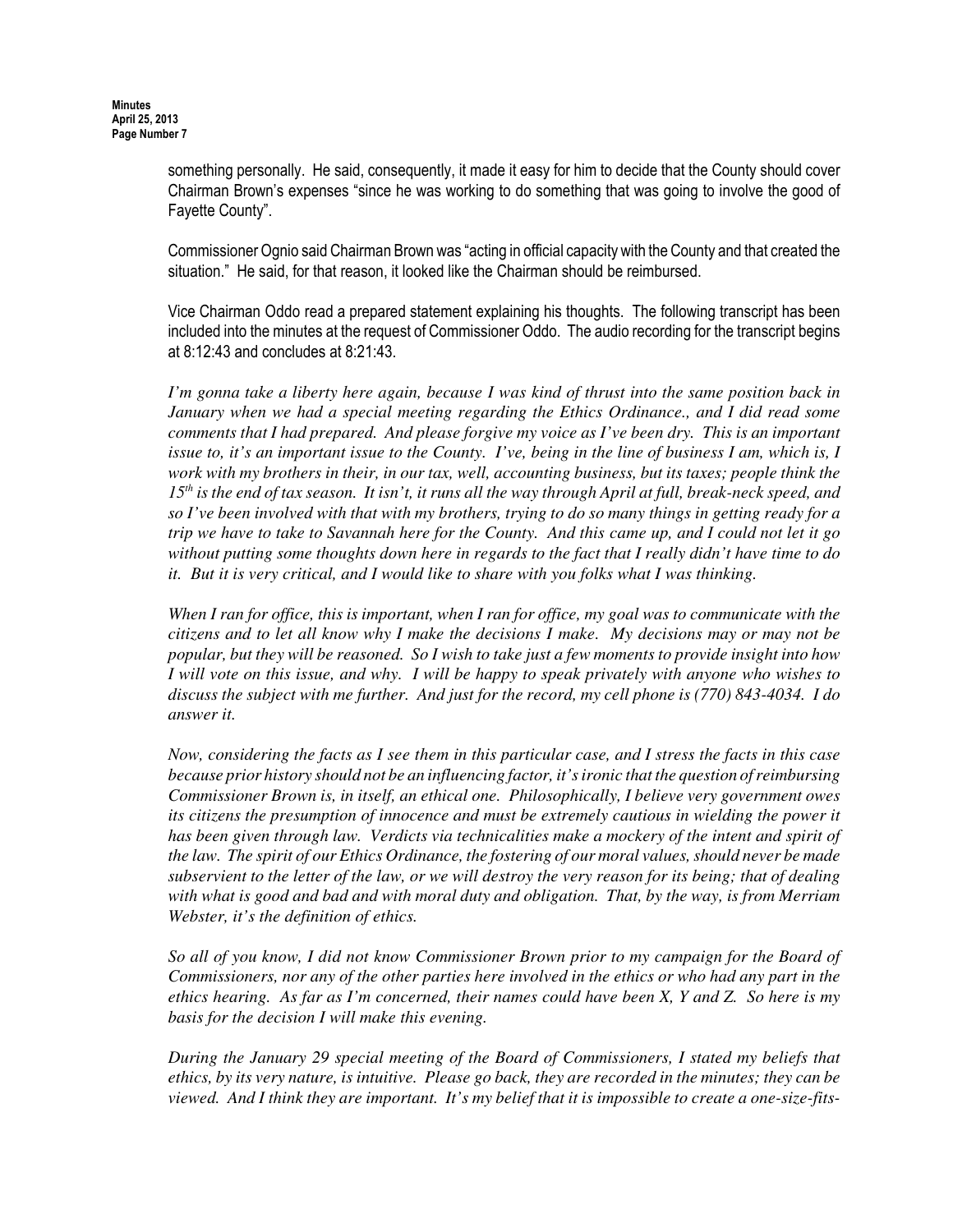*all ordinance that can fairly and successfully govern ethics in every situation. You might bear that in mind when you are thinking what I might say. Only once has anyone ever written an effective ethics ordinance that does apply to every situation, and, amazing, He did it with only ten sentences. Aside from that one instance, I do not believe the intent of ethics can be committed 100% to paper by way of law or ordinance. The written word is fixed and incapable of the human quality that allows us to assess and discern. The written word is incapable of stepping back, looking at the entire situation from beginning to end, assimilating the obvious, discerning the obscure, and formulating a conclusion. Therefore, in our attempt to encourage ethics in Fayette County, the written ordinance should be used as an aid and not exclusively as the means to the end. In the Ethics Hearing against Commissioner Brown, we were playing by our own house rules, so to speak, and not dealing with law and criminality. Therefore, we had the ability to follow the facts, diverge from the written ordinance where reasonable, and arrive at the most just conclusion. When written rules conflict with good sense, good sense should take precedence over the rules. Looking at the entire situation, beginning to end, I saw an Ethics Board hurriedly seated after two years of being vacant to hear a complaint about a former county employee. There was little time to vet the candidates, there was no public discussion from the Board of Commissioners, alternate candidates were not considered publically by the Board of Commissioners, the selections were rushed. Quite honestly, one could argue that the entire process used to seat this Ethics Board was itself less than ethical, and as such should not have had standing to judge ethics. The Ethics Board was populated quickly, methodically, and as if selections were foregone conclusions. The voting seemed a formality without deference to the very thing the Board is obligated to pursue; namely, ethics.* 

*I then saw a former commissioner accuse a sitting commission, Commissioner Brown, of violating the Ethics Ordinance during a sequence of events that I was part of, and during which I perceived Commissioner Brown to be conducting himself in the best interests of the citizens of Fayette County. I saw a member of the Ethics Board, not on the most cordial of terms with Commissioner Brown otherwise, assert that the facts in this case did not merit continuation of the hearing and ultimately step down after good sense did not result in dismissal. I saw the remaining original members of the Ethics Board find that Commissioner Brown did not act for personal gain. Yet again, good sense apparently took a back seat as the Ethics Board found Commissioner Brown technically guilty, placing a black mark on his career. That mark will follow him forever and suggest that he did something unethical, when in fact he did not. Unless he can remove it through the courts. No employee of Fayette County should be, and he is an elected official, but I'm saying employee as a group, no employee of Fayette County should be put in that position regardless of his or her name. I then saw the same former Commissioner bring forth yet again another complaint against Commissioner Brown who again, I perceived, has acted in the best interests of the citizens of Fayette County rather than for personal gain. This time, the Board by a split decision, was able to dismiss the case that simply was not warranted. Based on what I have witnessed, on my ability to step back and look at the situation as a whole, I cannot justify the cause for the hearings nor the guilty verdict. The observations exacerbated by the fact that I witnessed a recently former Fayette County official bring charges against a current Fayette County official for reasons that I cannot be sure were not rooted in their past, fractious relationship nor for reasons only in the best interest in the county.* 

*So the question to answer is, is it fair for Commissioner Brown, should he be marked as unethical by the county he was serving, if in order to serve the best interest of the county he technically violated an ordinance. I don't believe so. The question then becomes is it fair that Commissioner Brown pay the legal expense to absolve himself of the verdict. Legally, I do not believe the county*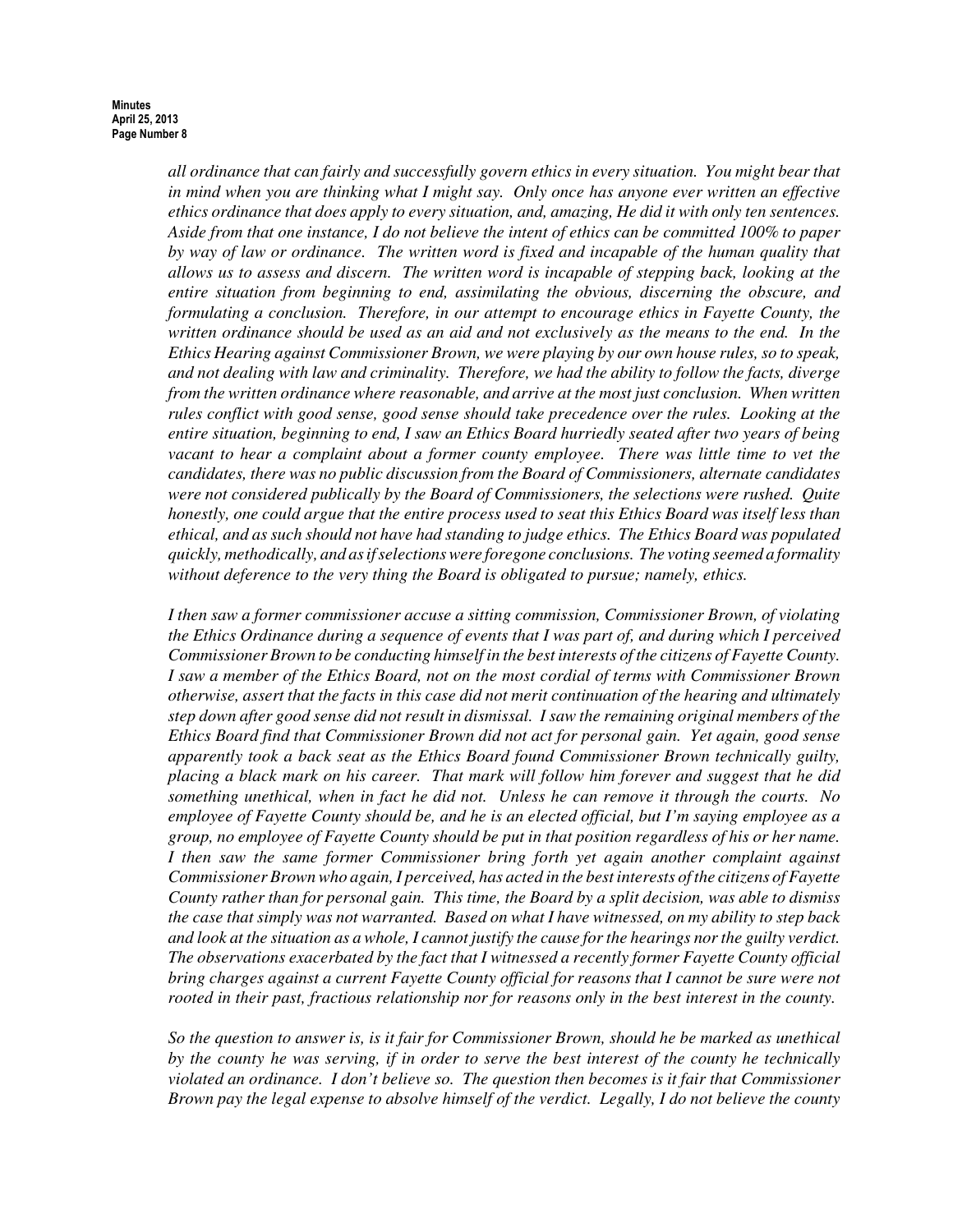*is obligated to do so, and under other circumstances I would say "no". If I could feel reasonable sure that there were legitimate, unethical lapses on Commissioner Brown's part resulting in the ethics complaints and the subsequent guilty verdict, I would not consider reimbursing legal expenses as viable. But I am not at all comfortable with the entire process from the creation of this Ethics Board to the verdict handed down. Regardless of anyone's feelings about the individuals involved in this episode, the facts were far less damning than must be necessary to arrive at a guilty verdict. Therefore, ethically, I believe reimbursement is the proper thing to do, and I will vote in favor of reimbursing the expenses.*

Commissioner Ognio moved to reimburse Steve Brown for legal expenses in the amount of \$2,128.85 incurred in his defense against ethics charges filed by former County Commissioner Robert Horgan. Commissioner Barlow seconded the motion. No discussion followed. The motion passed 3-0 with Chairman Brown being recused from the vote and Commissioner McCarty being absent. A copy of the request, identified as "Attachment 13", follows these minutes and is made an official part hereof.

The County Marshal brought Chairman Brown back to the meeting after the vote was taken.

# ADMINISTRATOR'S REPORTS:

Time and Attendance Policy: County Administrator Steve Rapson reminded the Board that it previously approved Human Resources Policy 432.01- Time and Attendance. He said the policy it did not really state how "Kelly Hours" would be held. He explained Kelly Hours are two-hour increments that firefighters earn in regards to showing up prior to the shift changes. He said Kelly Hours are not part of the overtime policy change, and he wanted to make sure people understood that because it is actually part of the annual compensation for those individuals. He said this was one issue that the firefighters were asking about, and he wanted to put this issue on record on how the policy was being interpreted.

Newsletter: County Administrator Steve Rapson pointed out, yesterday, the County rolled out an option on the County website for a newsletter and email distribution. He said if the people are interested in getting things in regards to county news, press releases, employment opportunities, library events, or Stormwater newsletters, the people could go on the website and sign up for it, and the information would be provide to them.

Clerk of Court to Fund Codification: County Administrator Steve Rapson reported that Superior Court Clerk Sheila Studdard has agreed to fund the codification of \$22,950.00 out of the law library.

Response to Mr. Hearn's Public Comments: County Administrator Steve Rapson replied to some of Mr. Hearn's comments concerning: 1) LOST renegotiations, 2) Cigna, 3) removing public safety employees from the Pension Board, and 4) transparency.

### ATTORNEY'S REPORTS:

Two Executive Session Item: Interim County Attorney Dennis Davenport reported that he had two items for Executive Session; one involving threatened litigation and the other involving real estate matter.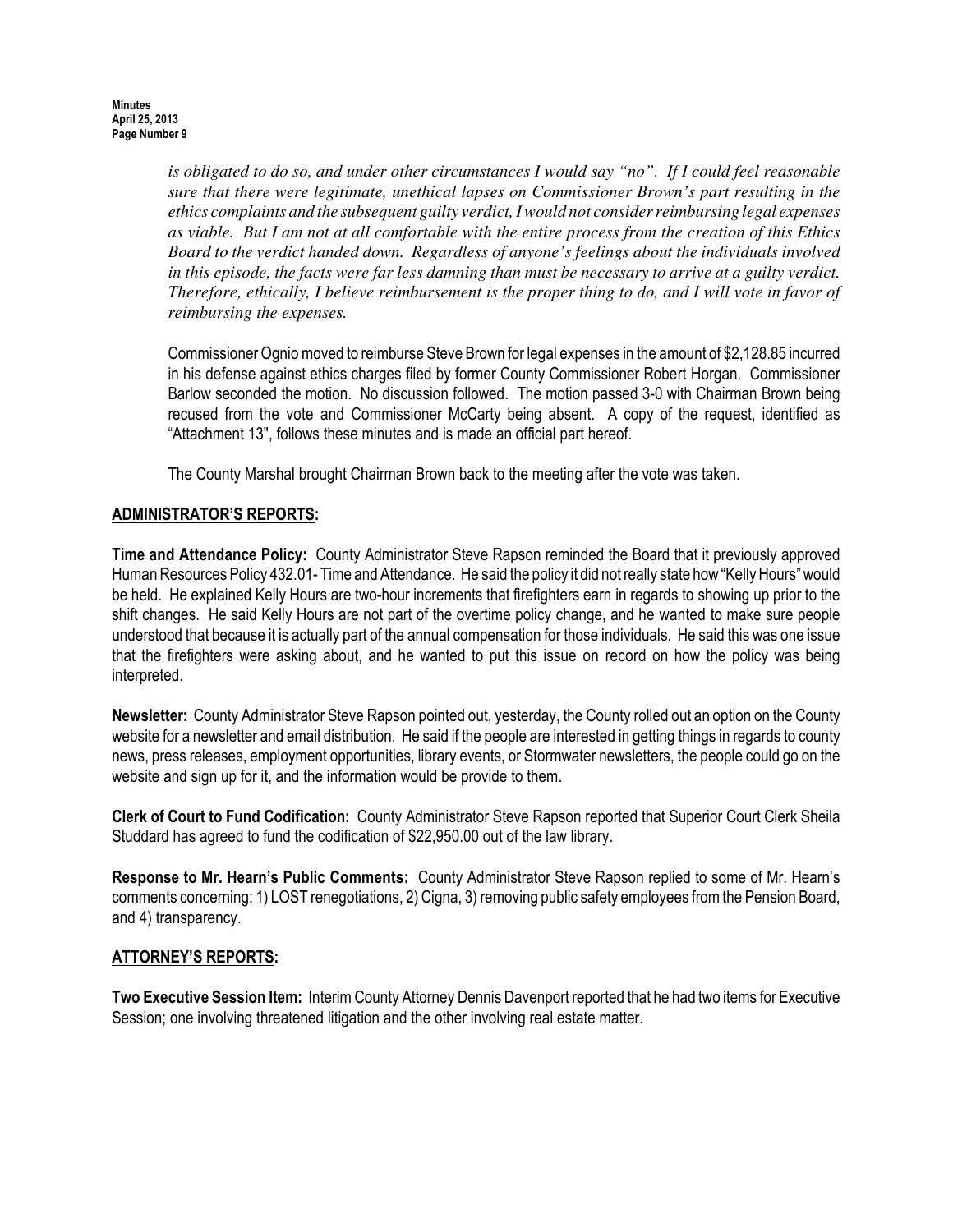#### COMMISSIONERS' REPORTS:

 Commissioner Barlow: Commissioner Barlow commented on an article printed in The Citizen, told of the vows he has made, and updated the Board on his recent attendance of the Georgia Public Health Association's Annual Conference. He spoke about the threat of childhood obesity in Georgia, and he spoke of the efforts to make Georgia a healthy state.

Commissioner Ognio: Commissioner Ognio said some of the things Mr. Hearn said bothered him. He spoke about how the employees have come to him thanking him for the changes in healthcare and how the employees have indicated that they like the new healthcare plan. He said he did not know where Mr. Hearn was getting information that the employees were unhappy. He also spoke on the Board's decision to rezone property for Pinewood Studios, and he commented on how transparent the County actually is. He said the Board was looking for feedback, and that by getting feedback the Board could evaluate how to best serve its citizens.

Commissioner Oddo: Commissioner Oddo pointed out that the Board has a responsibility to Fayette County's taxpayers. He said it is very easy to say "we should have this program or that program", but he said the Board also needs to hear who is going to pay for the programs. He said the Board does not enjoy making cuts, and he asked for understanding since there was a long way to go in helping the County move forward.

Commissioner Ognio: Commissioner Ognio again responded to Mr. Hearn by agreeing that the Board was against bypasses, said the Board is dealing with many important issues first, and adding that the Board would soon address its plans for future traffic relief. He said the Board had to do "first things first".

Chairman Brown: Chairman Brown replied to Mr. Dickerson's comments about the reason Fayette County pays for other services with the Stormwater fees, and he explained that those services are mandated or required by the State of Georgia. Chairman Brown informed Mr. Kendall that he had already written State Court Solicitor Jamie Inagawa sharing the same concerns expressed by Mr. Kendall, and that the letter was open records obtainable from the County Clerk. Chairman Brown said he wished Mr. Hearn would stay through the meeting to hear answers to his complaints, and he said that was the fair thing to do. He then addresses some of the items Mr. Hearn spoke about including 1) LOST renegotiations, 2) Pinewood Studios, 3) and the contention that the County did not comply with the SPLOST project list. He explained that the East Fayetteville Bypass was the number one priority on the project list, and that a memo on the priority list had been prepared and signed by Mr. Hearn while he was working as the engineer for Fayette County's Engineering Department. Chairman Brown noted that the East Fayetteville Bypass is the only road on the priority list that was not built.

Commissioner Barlow: Commissioner Barlow said he noticed that Mr. Kendall, Mr. Gardner, and Mr. Dickerson were still in the audience. He said there were four people who spoke during public comment and only one is "woefully absent" from the meeting– Mr. Hearn. He said it speaks to the credibility of the folks who spoke and stayed to hear the answer since they care about what the comments would be.

Commissioner Oddo: Commissioner Oddo wanted everyone to know that this board understands there is a difference between Stormwater management and infrastructure repair. He pointed out that there are two separate items going on that are being managed, and not just one item.